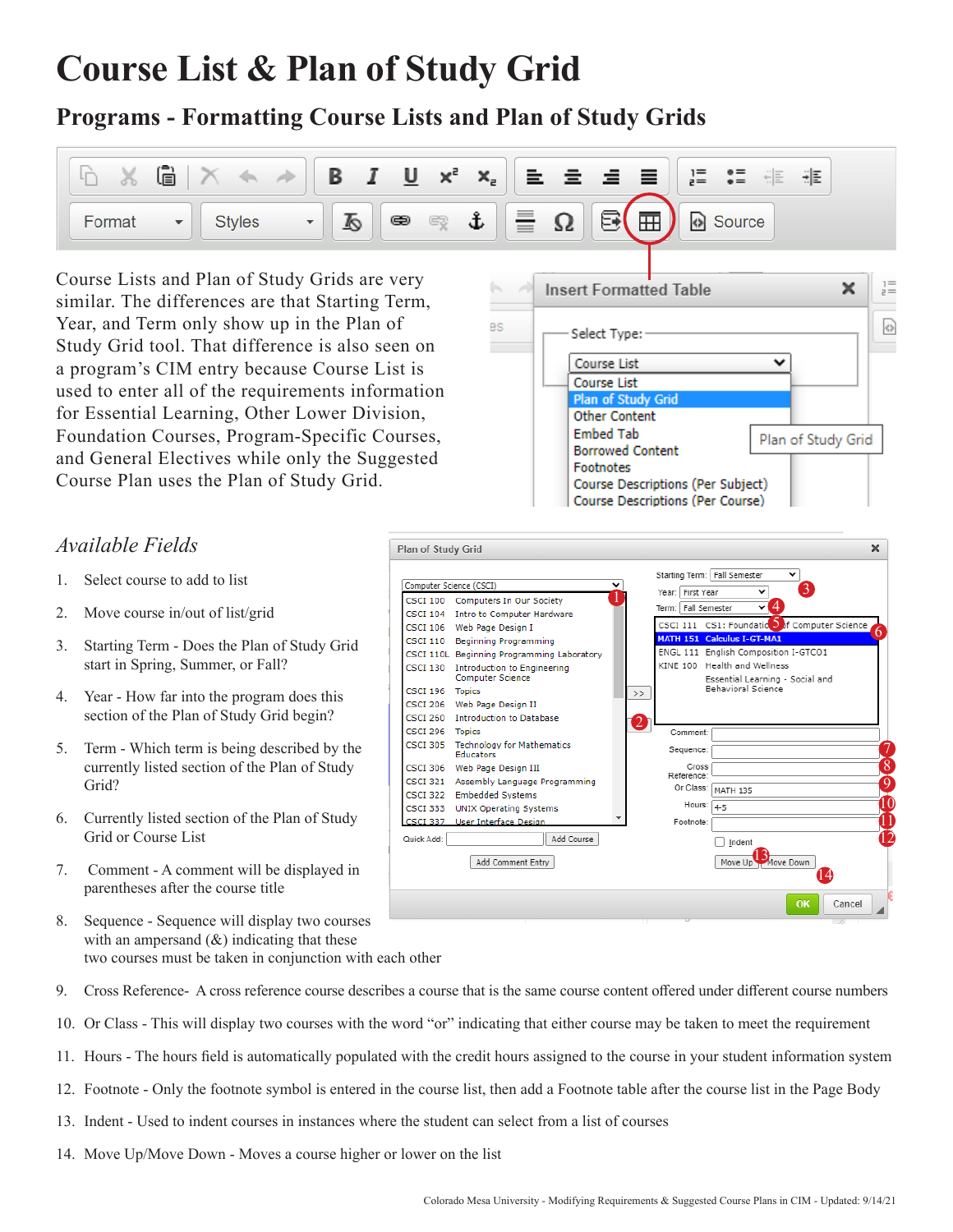# **Modifying Requirements & Suggested Course Plan**

# **Modifying Degree Requirements**

- 1. Navigate to the degree requirements you intend to modify. In the text box for these, there will potentially be:
	- a. Text about the requirements (BE SURE TO UPDATE THIS IF NEEDED).
	- b. A course list box with a blue box around it.
- 2. Double click on the blue box to edit the course list.
- $5x$  $\begin{array}{cc} 1 \equiv & 0 \equiv & -1 \equiv \\ 0 \equiv & 0 \equiv \end{array}$ €| Normal  $\bullet$  Styles  $\begin{array}{c} \mathbf{A} \setminus \mathbf{A} \setminus \mathbf{B} \setminus \mathbf{B} \setminus \mathbf{B} \setminus \mathbf{B} \setminus \mathbf{B} \setminus \mathbf{B} \setminus \mathbf{B} \setminus \mathbf{B} \setminus \mathbf{B} \setminus \mathbf{B} \setminus \mathbf{B} \setminus \mathbf{B} \setminus \mathbf{B} \setminus \mathbf{B} \setminus \mathbf{B} \setminus \mathbf{B} \setminus \mathbf{B} \setminus \mathbf{B} \setminus \mathbf{B} \setminus \mathbf{B} \setminus \mathbf{B} \setminus \mathbf{B}$ 1a (21 semester hours, must earn a grade of "C" or higher in each course. **Course List Core Courses ABUS 101 Budget Analysis** 3 Principles of Supervision Bridge Test 3 **ABUS 116**

2b

1b, 2

- a. This will open the course list edit tool (see next page for more details).
- b. If adding a separate course list, instead select the Insert/Edit Formatted Table tool; however, it is recommended that just one course list box be used per section.
- 3. To delete a course, highlight the course on the right and use the left arrow to remove it from the requirements list.
- 4. To add a course, either:
	- a. Find the subject in the dropdown box, locate the course in the list, and use the right arrow to move it into requirements.
	- b. Type the course prefix and number (e.g., ENGL 111) in the Quick Add field and select Add Course.
		- If a course is listed more than once in a single list, you must use the Quick Add feature to add the course again.



- 5. To move a course within the list, highlight the course and use the Move Up or Move Down buttons.
	- a. Always list courses alphabetically by prefix and then numerically by course number within prefixes!
- 6. To add brief notes, such as noting "or higher," use the Comment field.
- 7. To add more detailed notes use the footnotes option. See Important Notes section for footnotes instructions.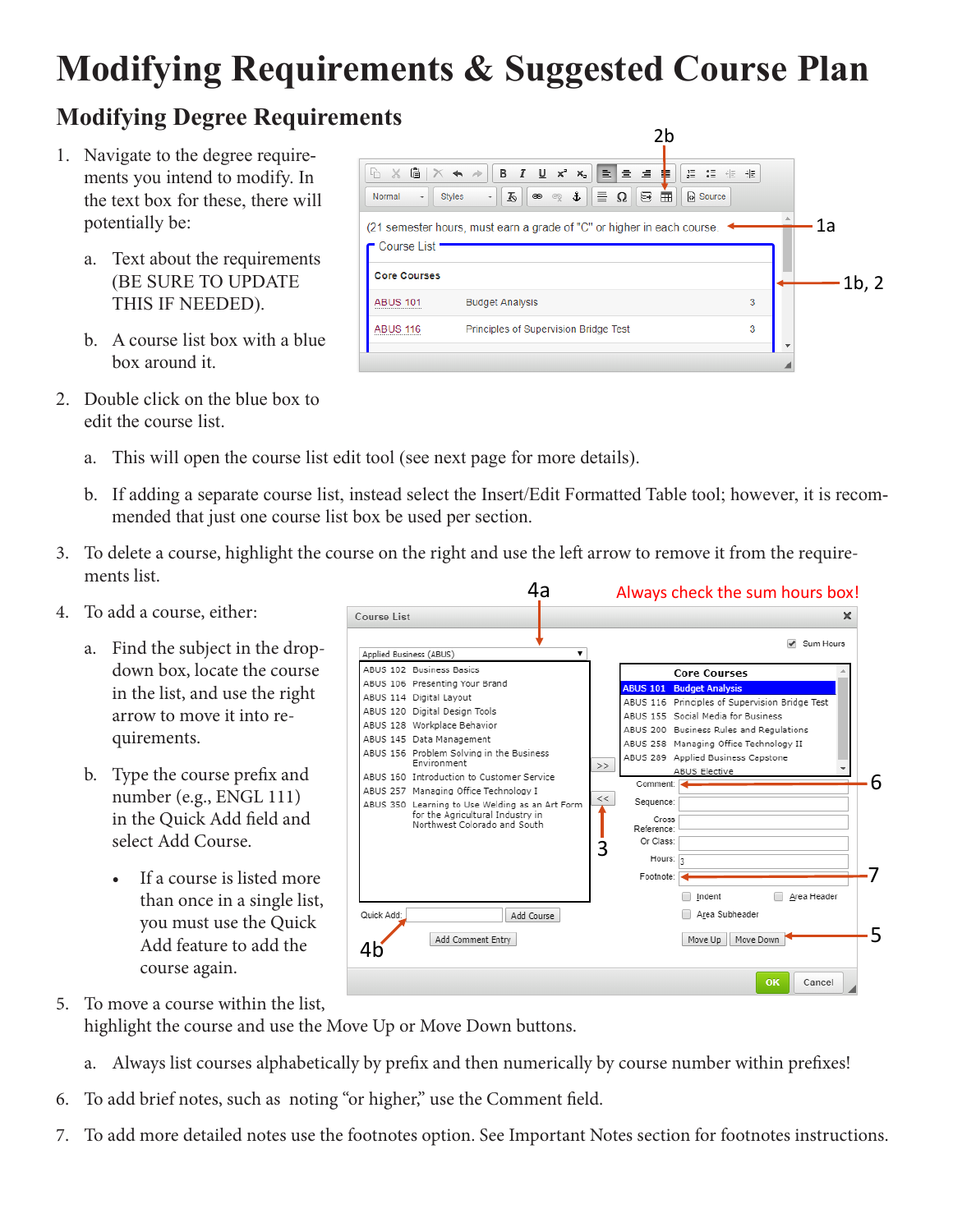#### *Creating a list of options or restricted electives*

- 1. Using Add Comment Entry, create a header in the following format: "Select <number> of the following:". Then, be sure to do the following for this entry:
	- a. Select Area Header or Area Subheader, depending on which is more appropriate.
	- b. Enter the total hours to be completed within the list in the Hours field.
- 2. Add courses (see previous page for instructions), and select indent for each course in the list.

NOTE: This is used anytime more than two options are listed. For only two options, see next slide.

*Entering paired courses, such as lecture/lab combinations*

1a. Add one course (that which comes first alphabetically and/or numerically).

1b. Add the other course in the Sequence field.

1c. Adjust the Hours field to reflect the sum hours of the two classes together.

*Entering option between two courses*

2a. Add one course (that which comes first alphabetically and/or numerically).

2b. Add the other option in the Or Class field.

2c. Make sure the hours are correctly reflected, changing it to a range of hours if needed.



#### Always check the sum hours box!Course List ✔ Sum Hours Applied Business (ABUS) ABUS 102 Business Basics **Core Courses** ABUS 106 Presenting Your Brand BUS 101 Budget Analysis ABUS 114 Digital Layout ABUS 116 Principles of Supervision Bridge Test ABUS 120 Digital Design Tools ABUS 155 Social Media for Business ABUS 128 Workplace Behavior ABUS 200 Business Rules and Regulations ABUS 145 Data Management ABUS 258 Managing Office Technology II ABUS 156 Problem Solving in the Business ABUS 289 Applied Business Capstone Environment  $\rightarrow$ **ABUS Elective** ABUS 160 Introduction to Customer Service Comment: ABUS 257 Managing Office Technology I 1b  $<<$ ABUS 350 Learning to Use Welding as an Art Form<br>for the Agricultural Industry in<br>Northwest Colorado and South Sequence: Cross Reference 2b Or Class: Hours: 1c, 2c  $\overline{3}$ Footnote: Area Header ndent Quick Add: Area Subheader Add Course Add Comment Entry Move Up Move Down OK Cancel

Always check the sum hours box!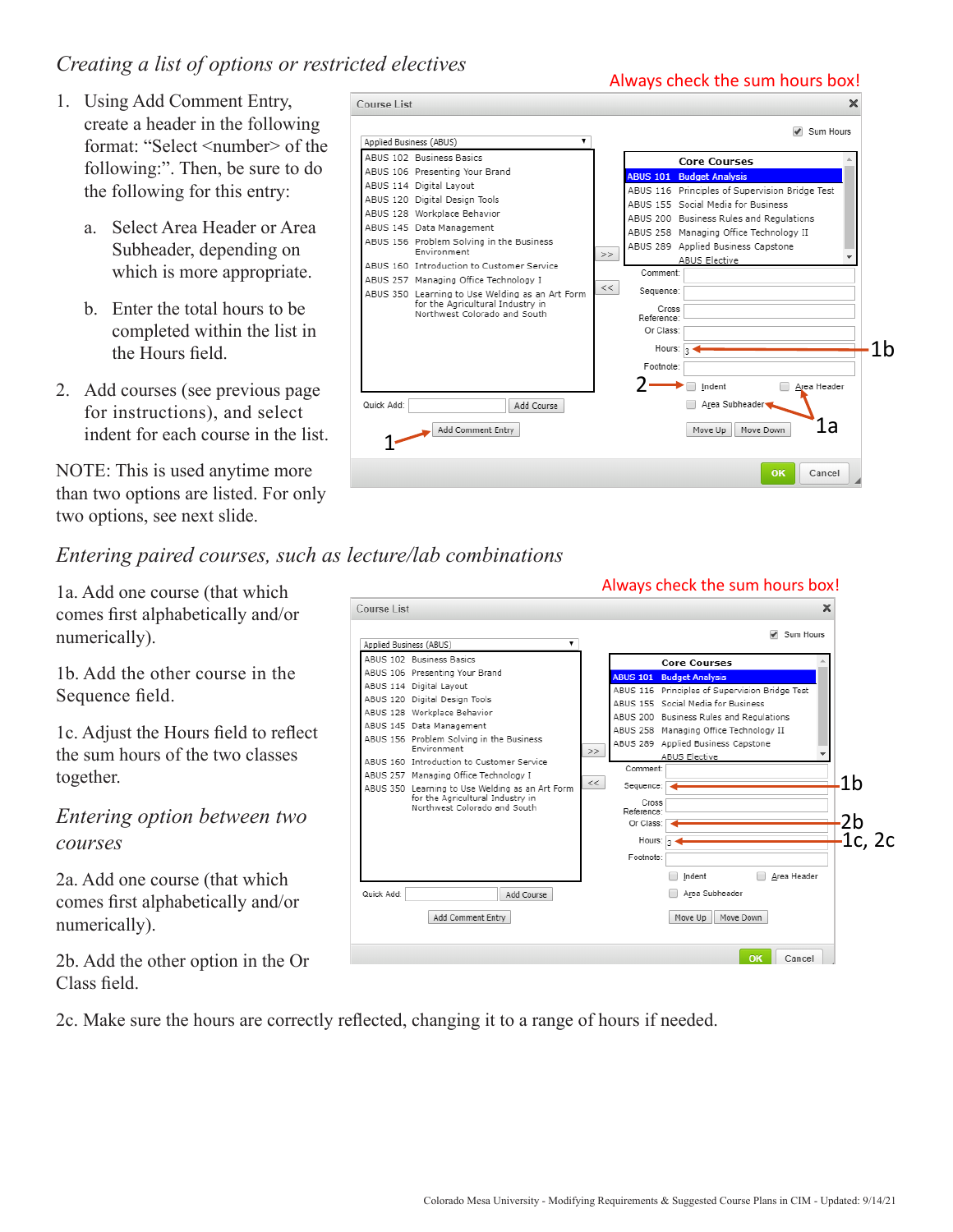## **Modifying Suggested Course Plan (Course Sequencing)**

- 1. Navigate to the Suggested Course Plan. Double click in the Plan of Study Grid with the blue outline.
- 2. Select the following for the semester you need to modify:
	- a. Year
	- b. Term

NOTE: Most programs use Fall as the first term, but an alternative starting semester may be selected if needed.

- 3. To remove a course, highlight the course on the right and use the left arrow to remove it from the course list.
- 4. To add a course, either:
	- a. Find the subject in the dropdown box, locate the course in the list, and use the right arrow to move it into requirements.
	- b. Type the course prefix and number (e.g., ENGL 111) in the Quick Add field and select Add Course.
		- If the course has already been pulled from the subject list, you can only add it again using the Quick Add feature.
- 5. To move a course within the list, highlight the course and use the Move Up or Move Down buttons.
	- a. Always list courses alphabetically by prefix and then numerically by course number within prefixes!
- 6. To add brief notes, such as noting "or higher," use the Comment field.